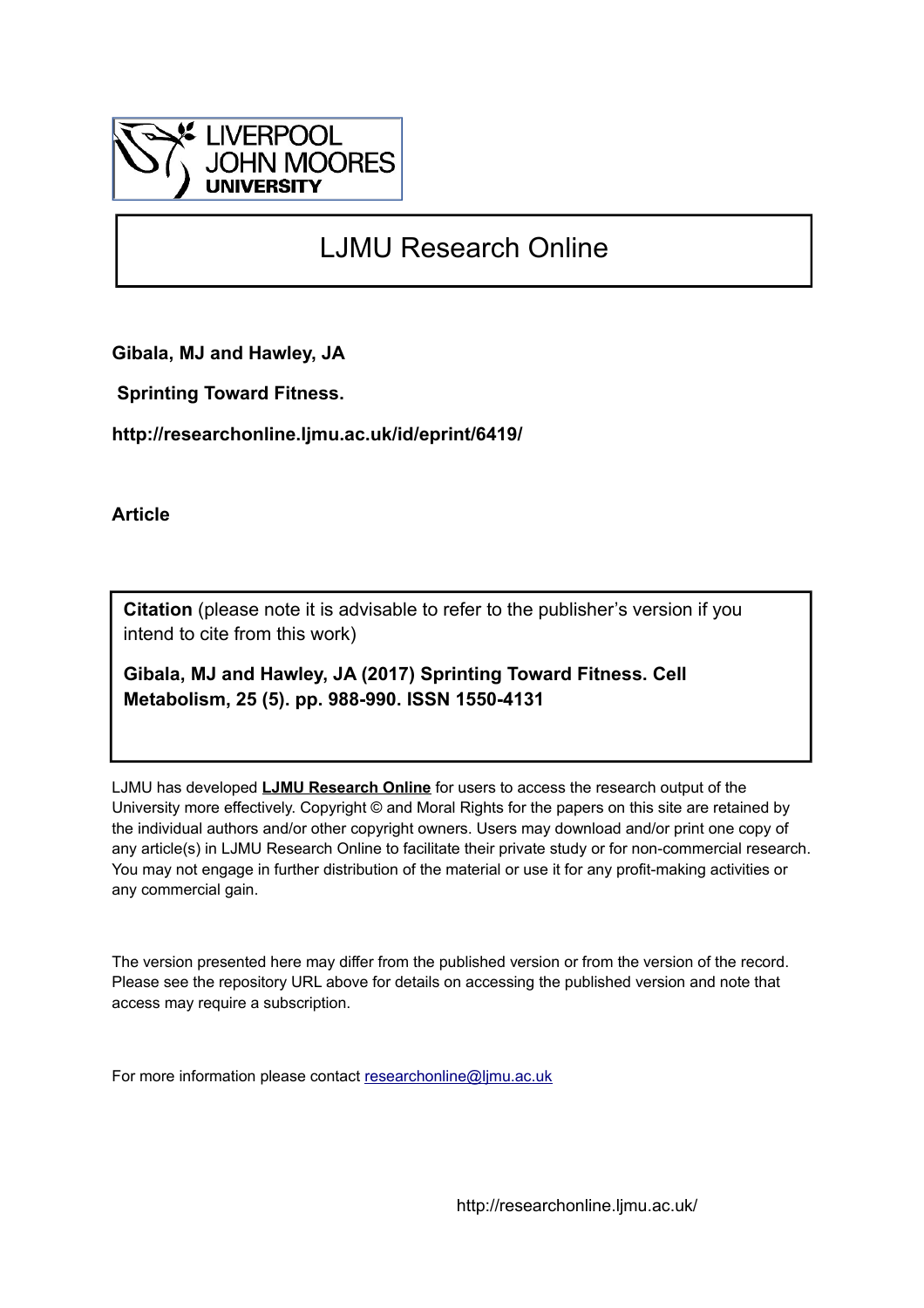## **Sprinting Towards Fitness**

Martin J. Gibala<sup>1</sup> and John A. Hawley<sup>2,3</sup>

<sup>1</sup>Department of Kinesiology, McMaster University, Hamilton, Ontario L8S 4K1 Canada;

<sup>2</sup>Center for Exercise & Nutrition, Mary MacKillop Institute for Health Research, Australian Catholic University, Melbourne, Victoria 3000, Australia;

<sup>3</sup>Research Institute for Sport and Exercise Sciences, Liverpool John Moores University, Liverpool L3 3AF, UK.

Address for correspondence: John A. Hawley, Ph.D. Center for Exercise & Nutrition Mary MacKillop Institute for Health Research Australian Catholic University Melbourne Victoria 3000 Australia Email: john.hawley@acu.edu.au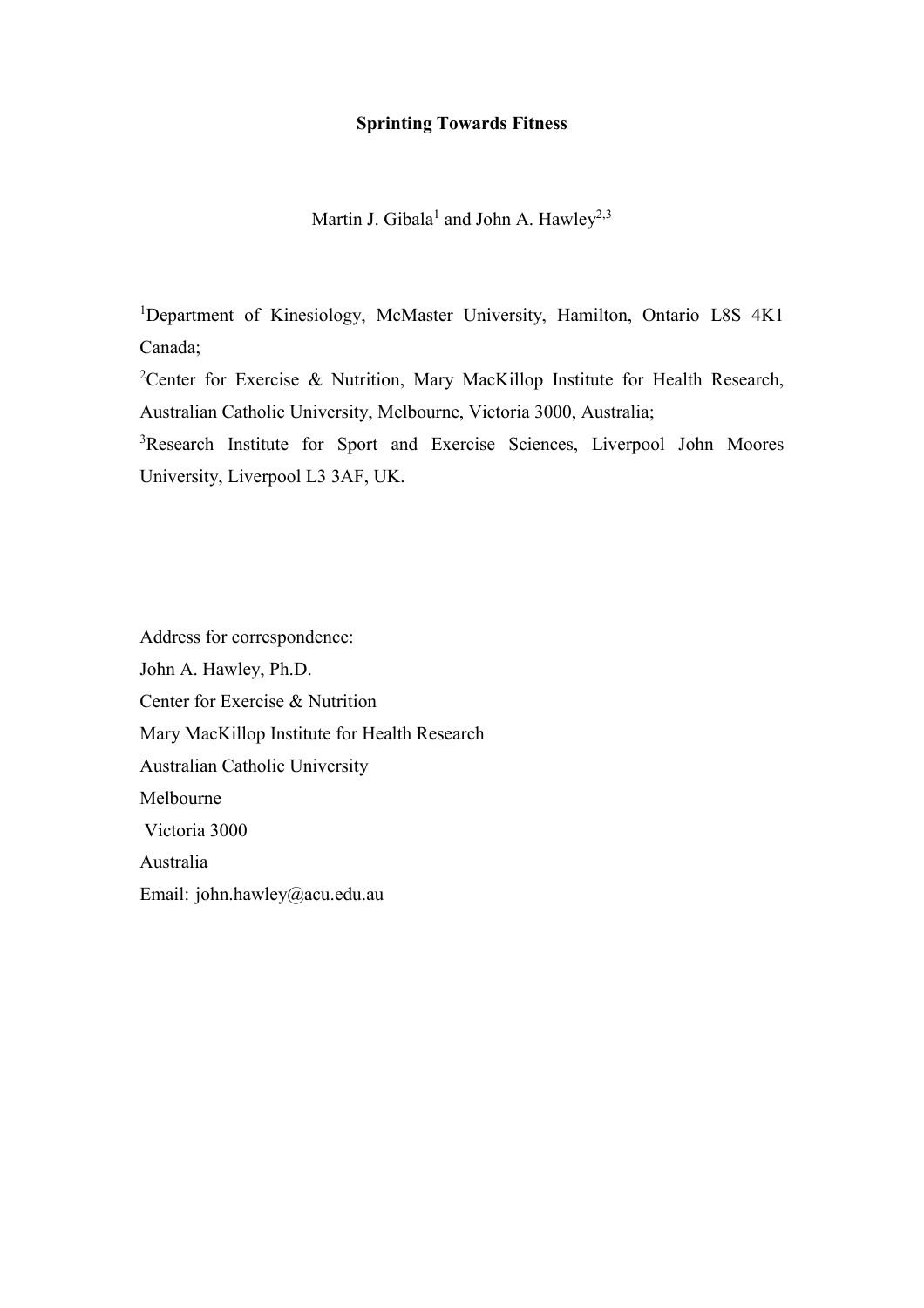### **Abstract**

Intense intermittent exercise, or interval training, is a powerful stimulus to induce many of the physiological adaptations typically associated with traditional, moderateintensity continuous training. While coaches and athletes have recognized the value of interval training to enhance performance for over a century, recent scientific interest has focused on the application of this training method for health promotion. Despite renewed attention, the mechanistic basis for the physiological remodeling that occurs after interval training, and the role that the stochastic nature of this type of exercise plays in mediating adaptive responses, remains to be elucidated.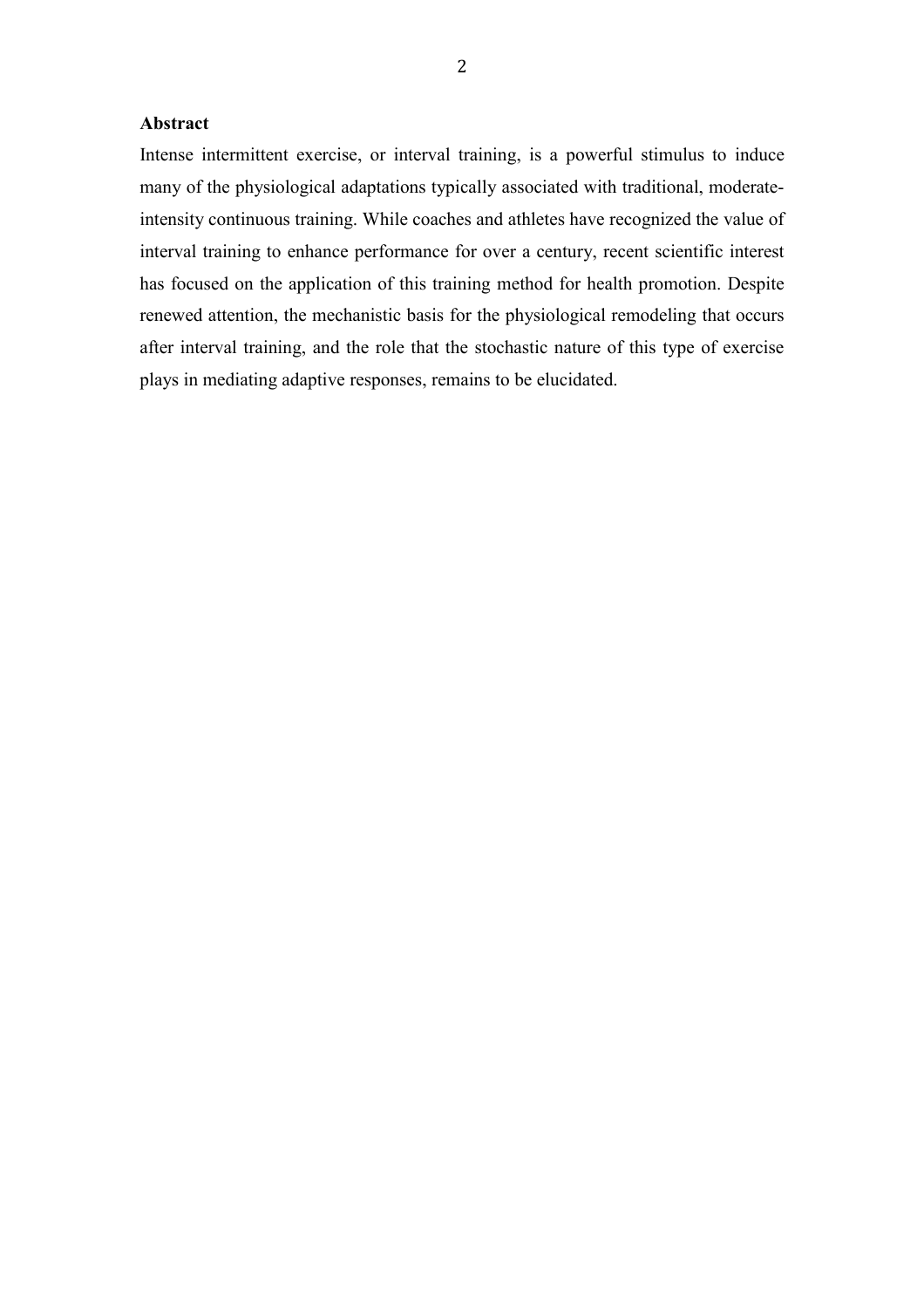#### **Interval Training: Learning From The Past**

There is renewed scientific inquiry along with widespread public interest in the potential for intense intermittent exercise to induce physiological adaptations that are similar or even superior to traditional endurance exercise in both healthy individuals and people with lifestyle-induced cardiometabolic disease (Gibala et al., 2012; Weston et al., 2014). Recent systematic reviews and meta-analyses have concluded that interval training, or alternating periods of relatively intense exercise and recovery, can be a time-efficient strategy to enhance cardiorespiratory fitness (CRF), as determined by whole-body maximal oxygen uptake  $(VO<sub>2max</sub>)$  (Bacon et al, 2013; Gist et al, 2014). These reports are particularly relevant because exercise capacity is a strong predictor of mortality, with a 1-metabolic equivalent (MET, 3.5 mL O2/kg/min) higher CRF associated with a 13% lower risk of dying from all causes and being comparable to a 5-mm Hg reduction in systolic blood pressure or 1 mmol/L lower fasting plasma glucose concentration. Given that "lack of time" is a common barrier to regular physical activity, the identification of time-efficient exercise strategies that confer health benefits could favourably impact on public health by reducing the economic burden associated with inactivity-related disorders.

The notion that interval training is new or a ground breaking scientific approach to physical conditioning needs to be placed in historical context. The basic practice dates back to the early  $20<sup>th</sup>$  century and has evolved largely as a result of the trial-and-error observations of innovative athletes and coaches. The technique was pioneered in Finland by coach Lauri Pikhala with champion runners including Hannes Kolehmainen and Paavo Nurmi. Nurmi was the most dominant distance runner in the world between 1920 and 1930, winning nine Olympic gold medals. His system of training focused on running a high number of repetitions (>20 efforts) at close to race pace with short  $( $60 \text{ s}$ )$  rest intervals. In the 1930's, a German physician and coach, Woldemar Gerschler, along with cardiologist Herbert Reindel, devised a system of training that involved work and recovery periods based on heart rate (HR) targets. An athlete would run over a short distance fast enough to elicit a HR of  $\sim$ 180 beats/min, followed by a rest period in which HR dropped to  $\sim$ 120 beats/min before they commenced the next effort. Gerschler and Reindel proposed that the recovery interval was the most important aspect of their approach because it was during this phase that the heart adapted, allowing it to grow larger and stronger (**Figure 1**). Perhaps the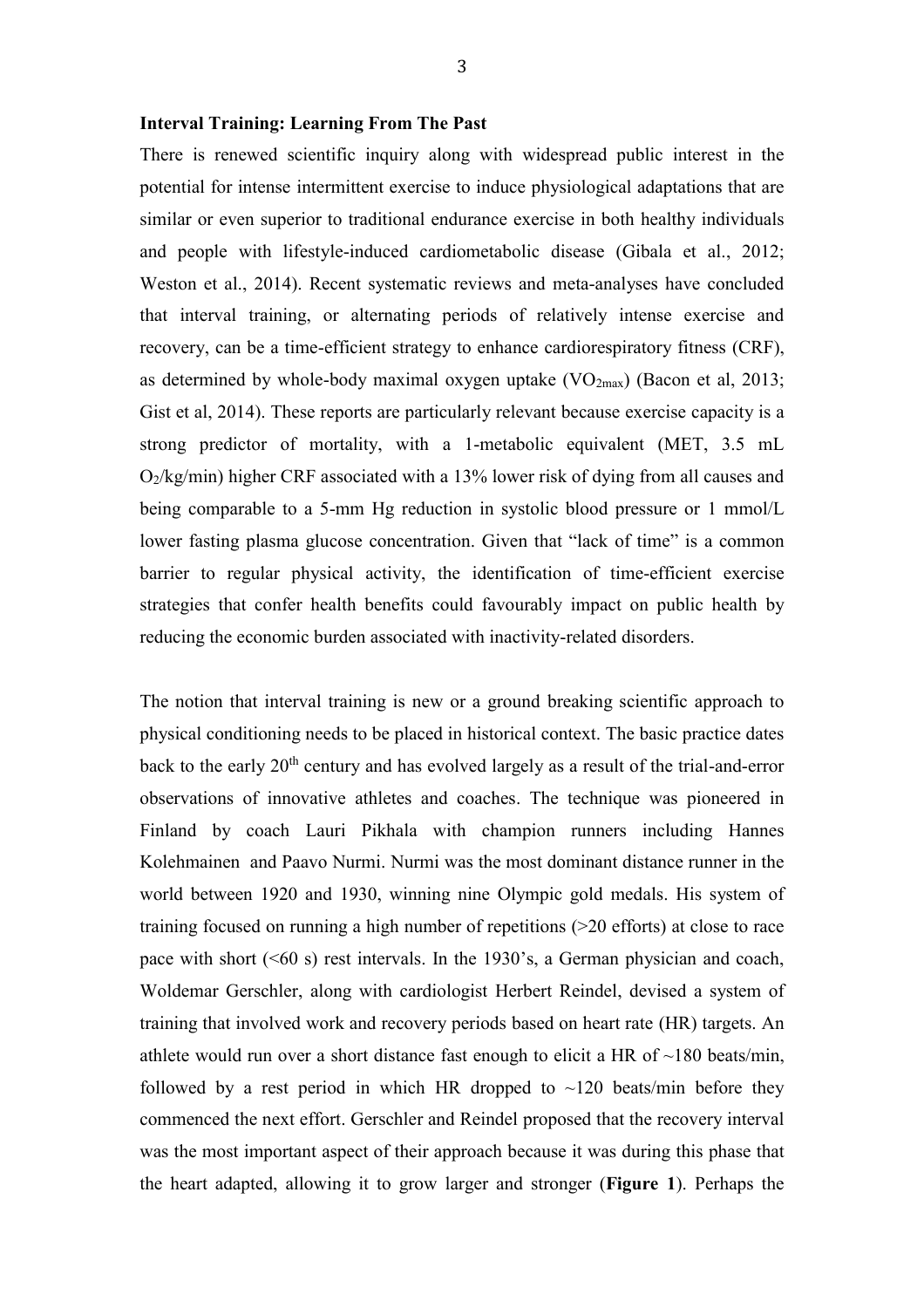most celebrated case of interval training is Sir Roger Bannister, the first person to run the mile in under four minutes. While a medical student at St Mary's Hospital, London, Bannister trained during his lunch hour using the 9 min jog to a local track to warm up, after which he promptly ran 10 x 400 m in a little over  $\sim 60$  s each, with 2 min recovery. He then ran back to work, leaving 15 min to eat his lunch and (hopefully) shower. On May 6th 1954, Bannister's training culminated in a world mile record of 3 min 59.4 s, two seconds faster than the previous record.

While coaches and athletes have appreciated the effectiveness of interval training since the early  $20<sup>th</sup>$  century, the first scientific publications on the physiological basis of interval training for human performance did not appear until the 1960s. Over subsequent decades, the potential health-related applications of this type of training were increasingly recognized. In 1974, physiologists Edward Fox and Donald Matthews from The Ohio State University declared *"interval training is the supreme way to condition a person,"* with the principles they described being applicable to *"the coach, the athlete, and the person who desires to condition himself for health purposes"* (Fox and Mathews, 1974). Similar to Gerschler and Reindel some 40 years earlier, Fox and Mathews (1974) emphasized the importance of the recovery period or "relief interval" for optimizing cardiovascular conditioning. Other researchers subsequently recognized the potential to apply interval training to less-healthy individuals. In the mid 90s, Katarina Meyer conducted pioneering work on heart failure patients, deeming the method better suited for such individuals, as *"interval training allows greater stimuli which patients probably would not have tolerated if the same intensity had been applied using a continuous method."* (Meyer et al, 1996).

#### **Sprint-Interval Training: Punching Above Its Weight**

Interval training is infinitely variable but can be broadly classified into two categories: high-intensity interval training (HIIT) which typically denotes submaximal efforts eliciting  $\geq 80\%$  of maximal heart rate, and sprint interval training (SIT) which involves 'all out' efforts or an intensity corresponding to  $\geq 100\%$  of the power output or speed that is associated with an individual's  $VO<sub>2max</sub>$  (Weston et al. 2014). SIT is a particularly potent variation of interval training, as demonstrated by the classis study by Tabata et al. (1996). These workers employed a protocol comprising eight 20-sec sprints on a cycle ergometer with 10-sec of recovery. When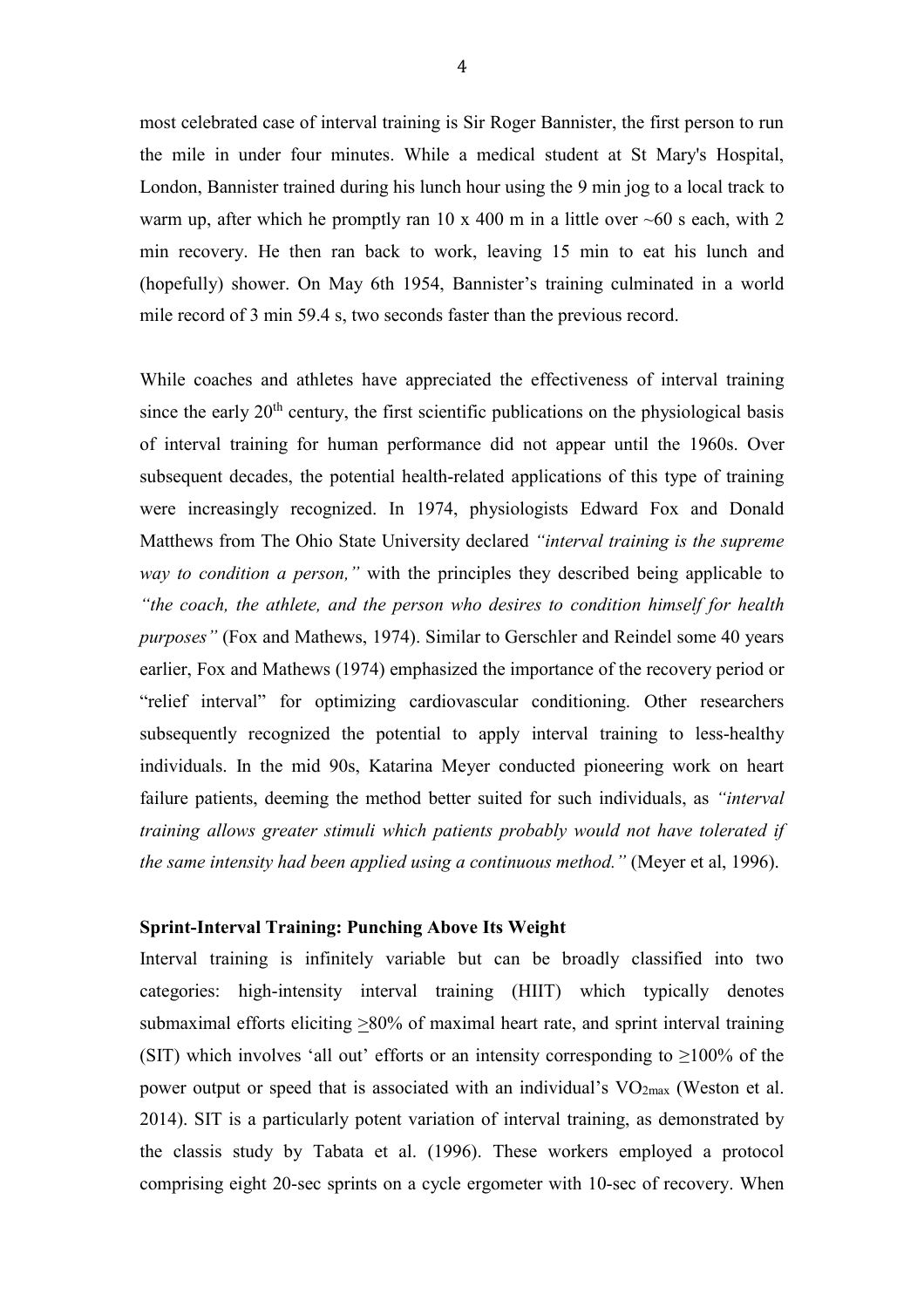this protocol was performed five times per week for six weeks,  $VO<sub>2max</sub>$  was increased by a similar magnitude to a protocol involving five hours per week of moderateintensity cycling. The potency of SIT to elicit adaptations comparable to traditional endurance training despite large differences in training volume and time commitment was recently demonstrated by Gillen and colleagues (2016). These workers had two groups of sedentary young men perform either SIT or moderate-intensity continuous training (MICT) three-times-a week for 12 weeks. The SIT workout comprised 3 x 20-s 'all-out' sprints on a cycle ergometer at a power output of ~500 W (a work-rate approximately 2-3 fold the power output reached by these subjects at the end of a VO2max test), with 2 min of low-intensity cycling (50 W) recovery between sprints. MICT consisted of 45 min of continuous cycling at  $\sim$ 110W (moderate-intensity,  $\sim$ 50% of VO<sub>2max</sub>). Both protocols involved a brief warm-up and cool-down totaling 5 min, such that SIT constituted 1 min of intense exercise within a 10-min time commitment per session, whereas MICT involved 50 min of exercise per session. VO2peak was increased by 19% in both groups after training with similar traininginduced improvements in insulin sensitivity, as determined by intravenous glucose tolerate tests. Skeletal muscle mitochondrial content, assessed by the maximal activity of citrate synthase, also increased to a similar extent after SIT and MICT. These results (Gillen et al., 2016) are a timely reminder of the potency of SIT to stimulate physiologically meaningful and clinically relevant improvements in health-related outcomes with minimal time commitment. The findings also highlight a fundamental question regarding the mechanisms underpinning such robust whole-body and tissuespecific adaptations after interval training in humans. Namely, how do a few hard sprints in such a short intervention period elicit such profound remodeling of physiological systems?

#### **The Signal For Adaptation: Is Interval Training Different?**

Exercise has traditionally been categorized as either aerobic/endurance or strength/power, with these extremes placed at opposite ends of a continuum. Concomitant with the vastly different functional and phenotypic outcomes induced by these exercise modes, the molecular pathways associated with these divergent training protocols are distinct (Hawley et al., 2014). In brief, traditional endurance training elicits changes that increase mitochondrial proteins and the respiratory capacity of the trained myofibers. These adaptations, in turn, underpin the altered patterns of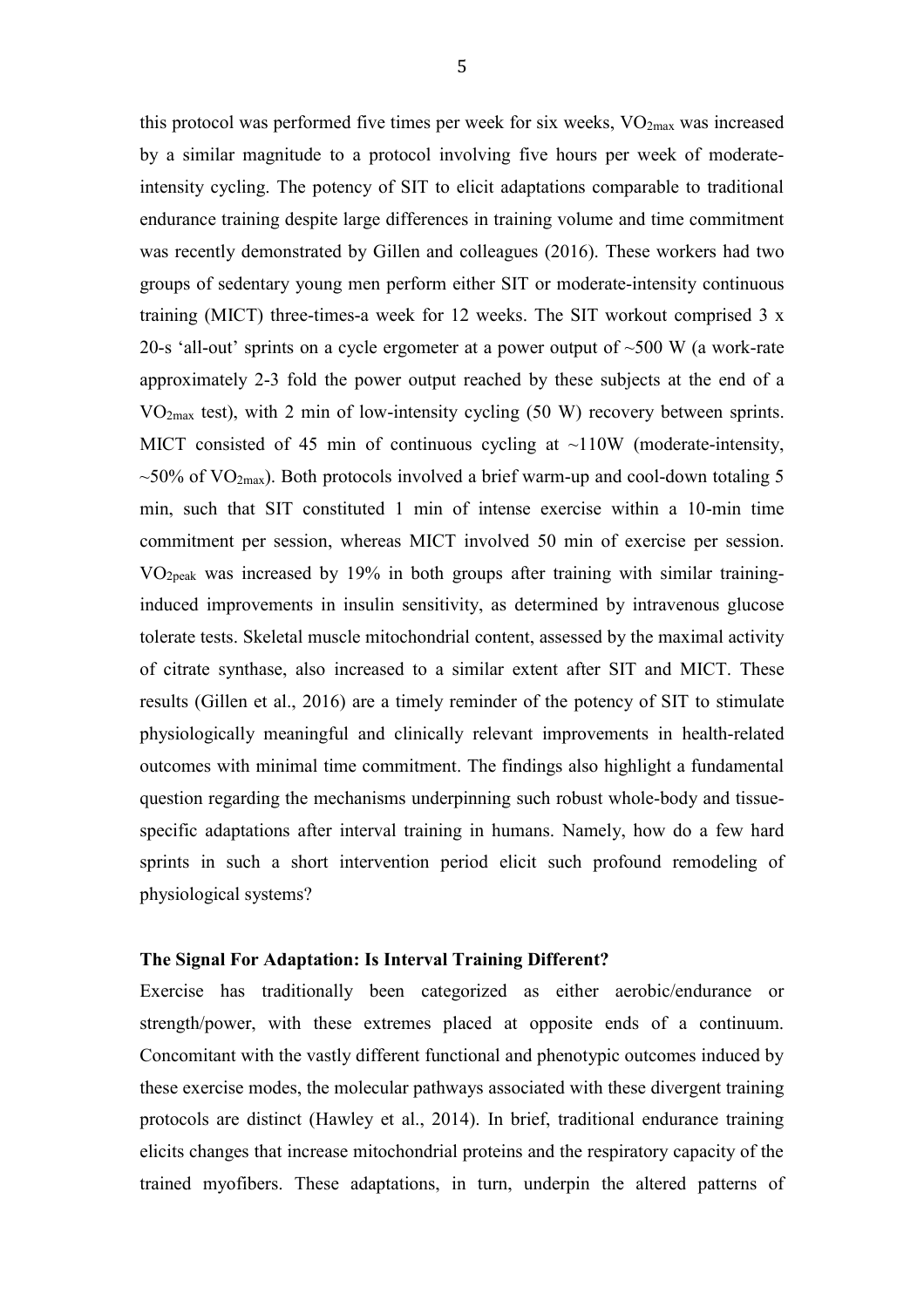substrate oxidation during submaximal exercise (from carbohydrate- to fat-based fuels) that result in less lactate production at any given submaximal power output or speed. In contrast, strength and resistance-based training stimulates the myofibrillar proteins responsible for muscle hypertrophy, culminating in increases in maximal contractile force output without substantial changes in fuel use during exercise. A paradoxical characteristic of interval training, and SIT, in particular, is the brief, intense repeated efforts that closely resemble resistance exercise, yet elicit adaptations associated with traditional endurance training. Training volume has been proposed to be a primary determinant of the exercise-induced increase in mitochondrial content in human skeletal muscle, but other evidence highlights the potential role of exercise intensity in mediating responses (MacInnis & Gibala, 2017).

A core principle of all training protocols is that any acute exercise signal needs to exceed a certain "threshold stimulus" to induce a variety of physiological adaptations that ultimately result in long-term phenotypic changes. Exercise provokes widespread changes in numerous tissues and organs that are caused by the increased metabolic activity of active skeletal muscle. To meet this challenge, multiple integrated interorgan responses function to blunt the homeostatic threats caused by the increased muscle energy turnover and whole-body oxygen demand (Hawley et al., 2014). During MICT lasting  $\sim$ 1 h, O<sub>2</sub> supply is plentiful and substrate demand by the active muscles is largely met by the oxidation of carbohydrate- and fat-based fuels. There is a primary reliance on type I, slow-twitch muscle fibers and the rate of change of cellular dynamics and disturbances to whole-body homeostasis is negligible. In contrast, both HIIT and SIT evoke extensive perturbations to both local (muscle) and systemic (cardiovascular, respiratory, neural and hormonal) homeostasis. SIT in particular requires substantially higher absolute power outputs compared to MICT, necessitating the recruitment of type II, fast twitch fibers. This in turn requires extensive use of non-oxidative substrate metabolism to meet muscle energy demands, which are fueled exclusively by intramuscular substrates (high-energy phosphates and glycogen) with little or no contribution from fat-based fuels. The greater absolute energy demand and altered fiber recruitment drives the higher absolute oxygen flux and total fuel requirement of interval compared to low- to moderate-intensity continuous exercise. Accordingly, in contrast to MICT, the rate of change of cellular dynamics and disturbances to whole-body homeostasis induced by intermittent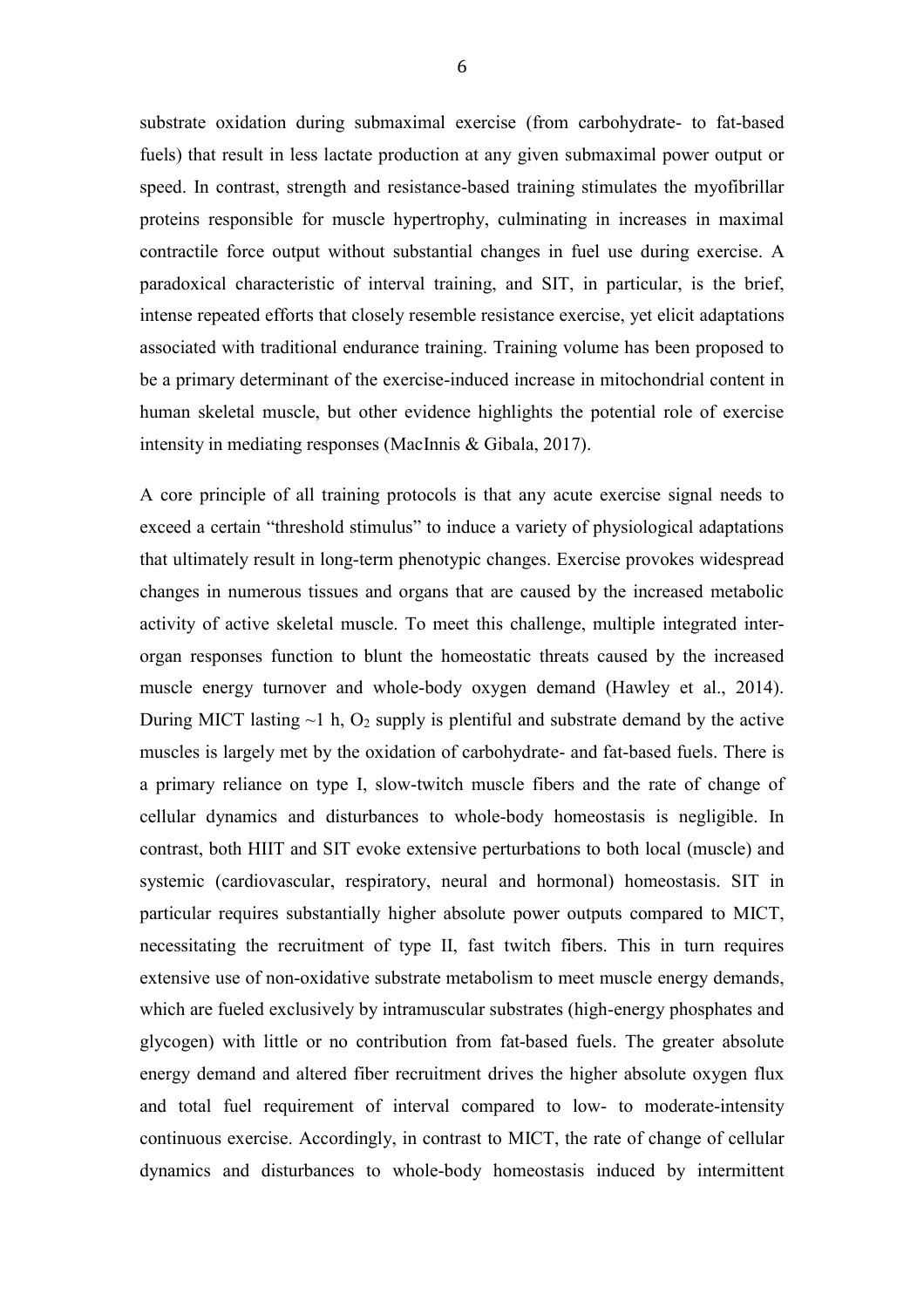exercise, and SIT in particular, is extensive.

The "stop-start" nature of intermittent exercise, and the associated intracellular "spikes" in various signaling pathways, is one potential mechanism to explain skeletal muscle responses to interval training, including superior adaptation after HIIT compared to MICT despite matched work, or similar adaptation elicited by SIT and MICT training despite differences in total work (MacInnis and Gibala, 2017). This could be in turn linked to fluctuating energy demands associated with repeated restwork cycles. For example, acute interval as compared to continuous exercise has been shown to elicit greater AMP-activated protein kinase (AMPK) phosphorylation, presumably owing to larger transient increases in [AMP] and/or increase in the [ADP/ATP] ratio. A downstream target of AMPK is the transcriptional co-factor, peroxisome proliferator-activated receptor  $\delta$  coactivator  $1\alpha$  (PGC-1 $\alpha$ ), a critical regulator of mitochondrial biogenesis. SIT robustly increases the gene expression of PGC-1 $\alpha$  after several hours of recovery, and evidence of increased nuclear PGC-1 $\alpha$ protein content immediately after SIT but not MICT is consistent with the notion that intermittent exercise is a more time-efficient option to promote molecular events regulating mitochondrial biogenesis. The potential role of glycogen as an important metabolic signal could also be involved in mediating divergent exercise-induced adaptations to intermittent and continuous exercise. It is also possible that, in addition to sensing absolute changes in levels of various signals such as sarcoplasmic  $[Ca^{2+}]$ , the muscle cell responds to absolute rates of change, which are more stochastic and dramatic during intermittent as compared to continuous, submaximal exercise. Contraction-induced alterations in intracellular  $[Ca^{2+}]$  may be linked to distinctive programs of gene expression that establish phenotypic diversity among skeletal myofibers and confer some of the whole-body adaptations after SIT protocols. Finally, the increased reactive  $O_2$  species levels, acidosis, and altered redox state, including NAD/NADH may also play roles on fine-tuning signaling responses after SIT. Additional studies are needed, both in terms of the early time-course of molecular events that occur in human muscle in response repeated bouts of SIT, and how these potentially link or translate into chronic training adaptations.

**Sprinting Forward: Where to From Here?**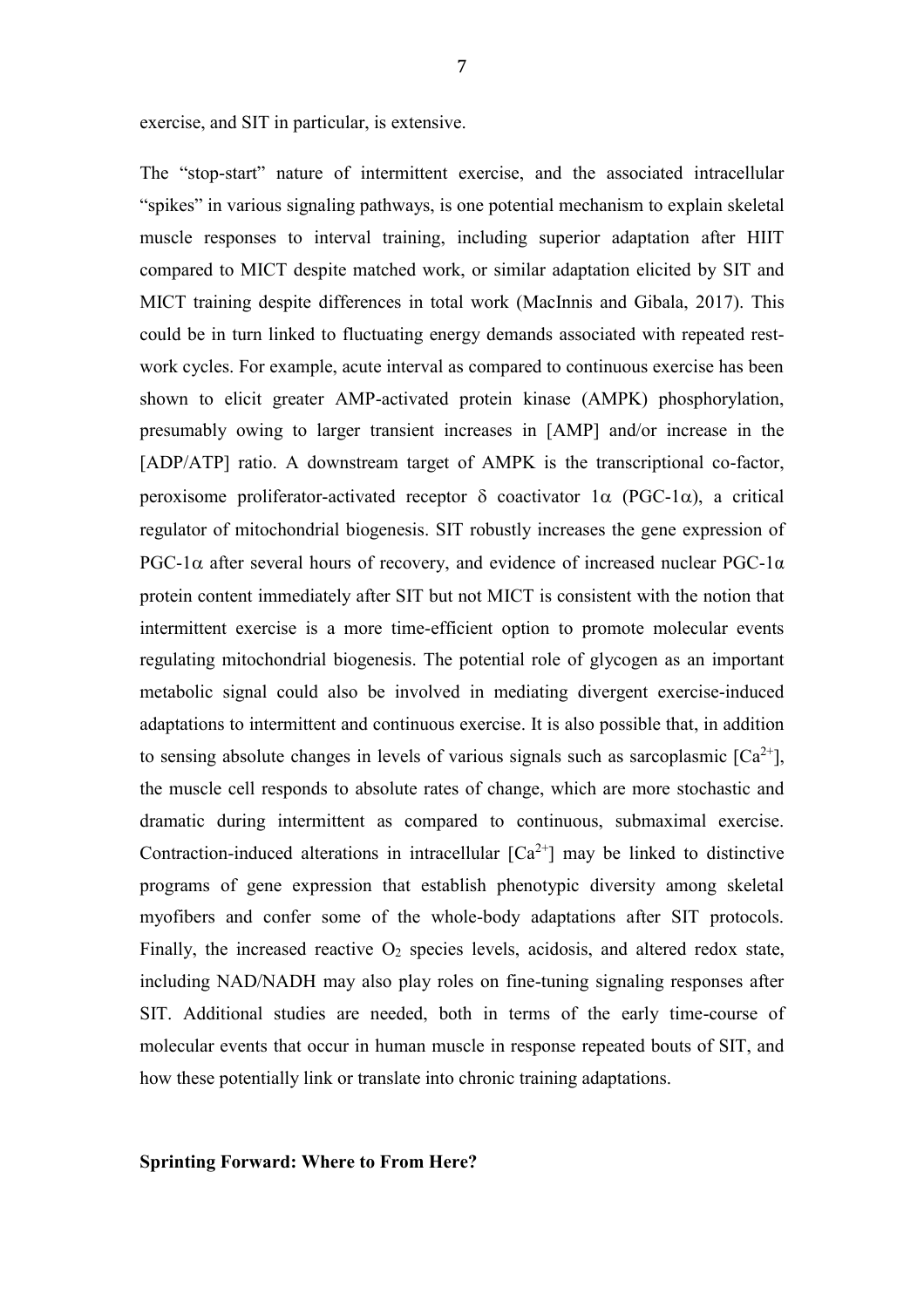The precise role of exercise intensity, duration and volume in acutely modifying various signaling cascades and coordinating specific training-induced physiological adaptations remain to be determined. Issues surrounding the optimal exercise "training impulse" need to be addressed by systematic 'dose-response' studies. Deciphering the cellular mechanisms underpinning the widespread benefits of interval-based training, and how acute exercise responses are integrated over time into improved health outcomes, may offer insight into some of the critical physiological pathways to target in order to fight the battle against inactivity-related diseases. Most interval training studies to date are of relatively short duration (lasting up to a few months) and longer trials with large subject cohorts of men and women of diverse ages and health-status are urgently needed to help pinpoint the time-course of adaptation in different populations. Such information may be a prelude to 'personalized' exercise prescription that will ultimately help individuals obtain the maximum benefits of regular physical activity. In the final analyses, SIT is only one option in the armory of primary care interventions that can be used to fight chronic metabolic diseases. After all, interval training is just one aspect of the multi-faceted periodized training strategies that have been used by competitive athletes for over a century.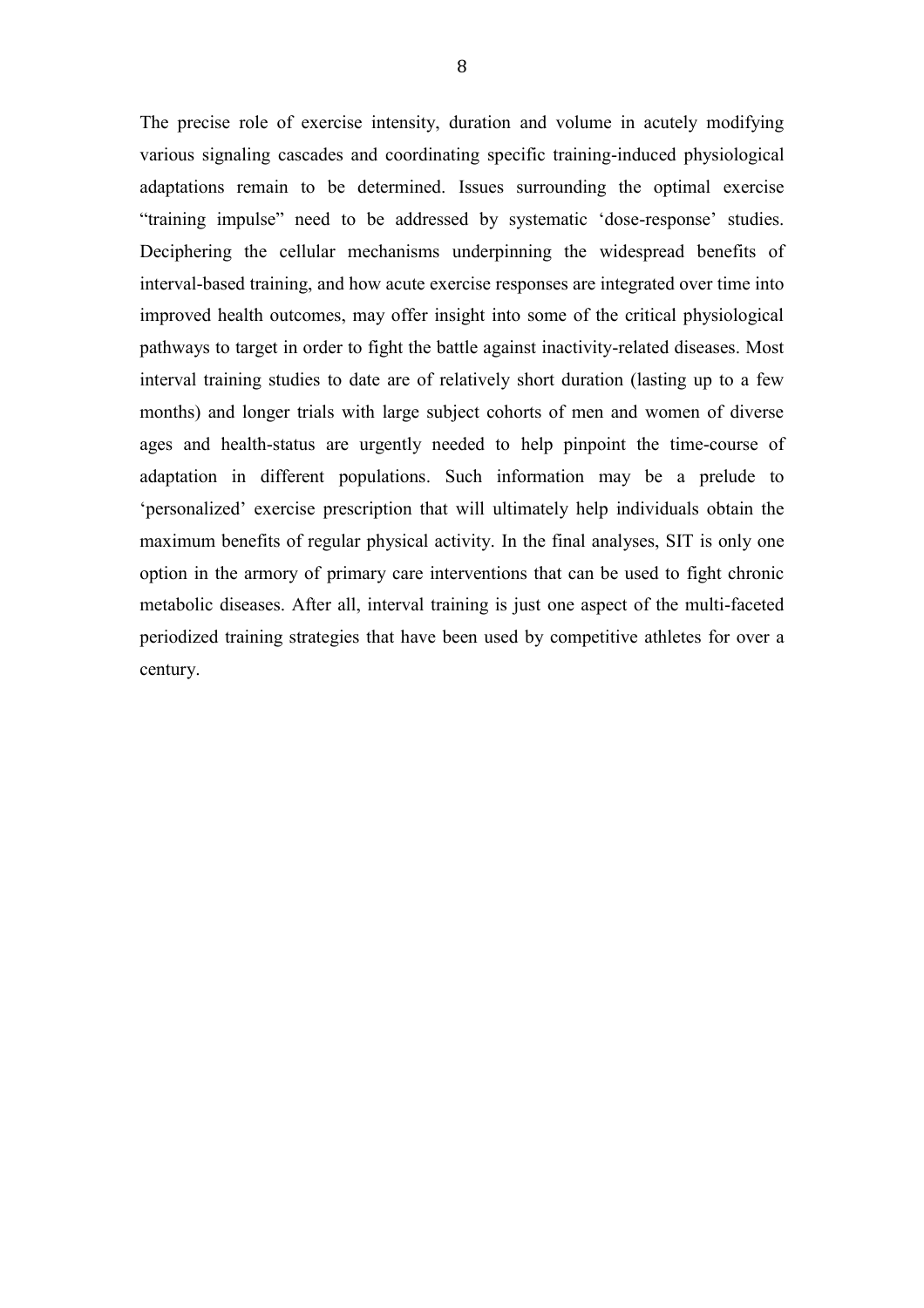# **Acknowledgements**

Work by MJG has been supported by an operating grant from the Natural Sciences and Engineering Research Council. JAH is supported by the Novo Nordisk Foundation (NNF140C0011493) and an Australian Catholic University Research Funding Program Grant (2016000353).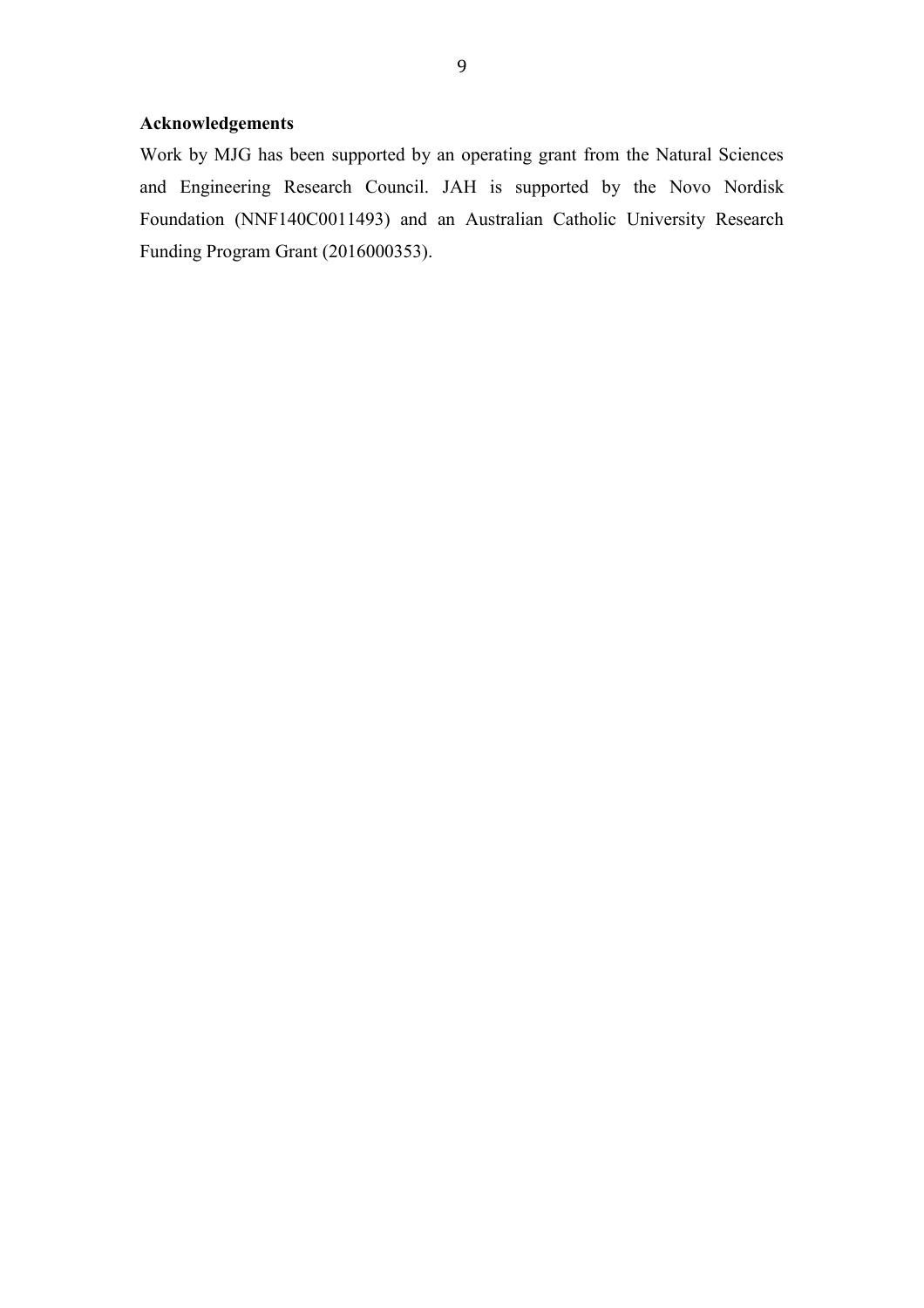

**Figure 1**. German physician and coach, Woldemar Gerschler, together with cardiologist Dr. Herbert Reindel, carried out "controlled training" studies in athletes based on the concept of intermittent exercise. Heart rate was monitored during all workouts with specific target zones prescribed during exercise and recovery. The investigators found a 20% increase in heart volume and improved performance after 21 d of training. The subjects including Gordon Pirie of Great Britain, who won silver medal in the 5,000 m at the 1956 Olympics and subsequently coached one of the authors (JAH).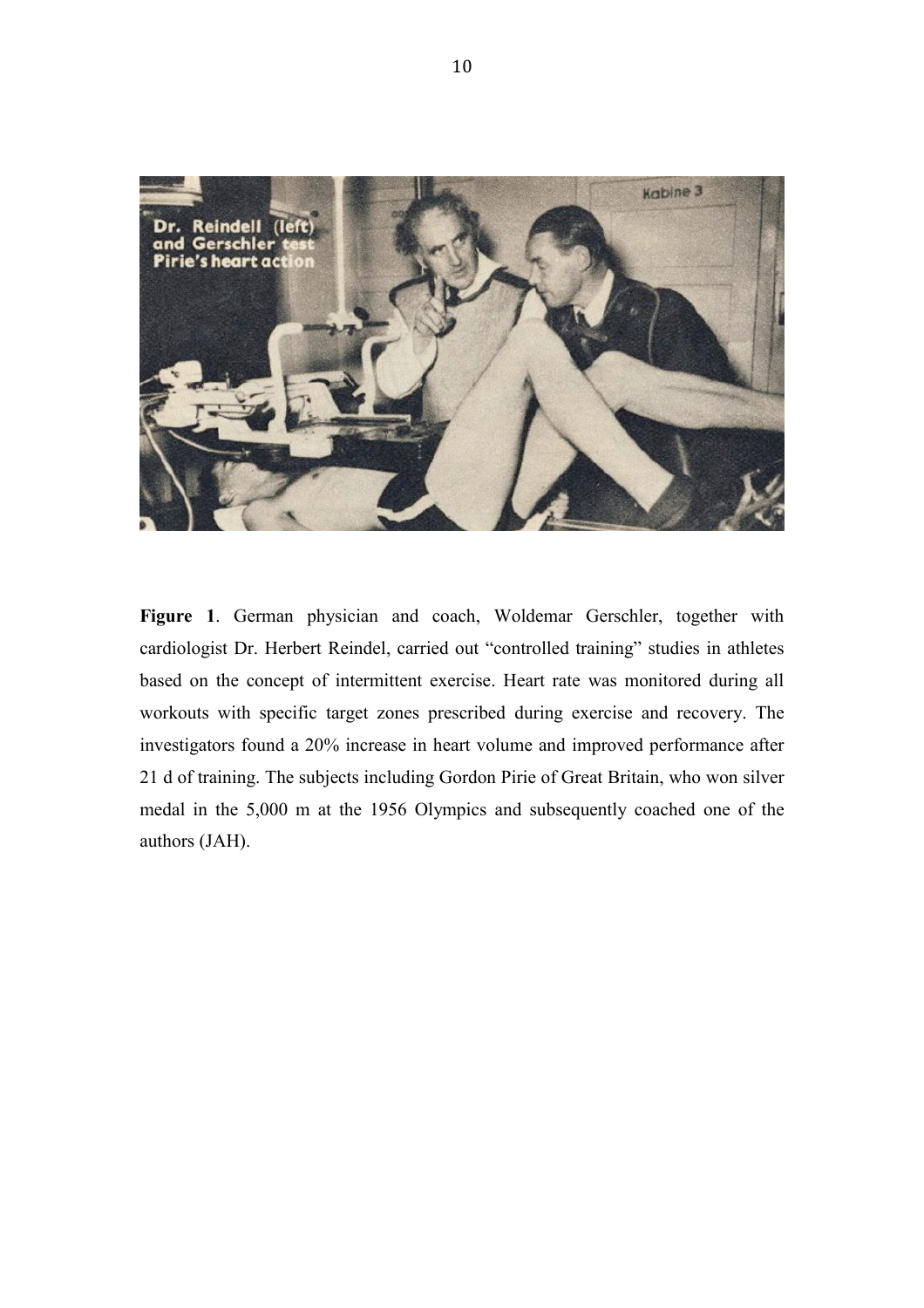#### **References**

Bacon, A.P., Carter, R.E., Ogle, E.A., and Joyner, M.J. (2013). VO2max trainability and high intensity interval training in humans: a meta-analysis. PLoS One. *8*, e73182.

Fox, E.L., and Mathews, D.K. (1974). Interval training: Conditioning for sports and general fitness. W.B. Saunders, Philadelphia, 1974.

Gibala, M.J., Little, J.P., Macdonald, M.J., and Hawley, J.A. (2012). Physiological adaptations to low-volume, high-intensity interval raining in health and disease. J. Physiol. *590*, 1077-1084.

Gillen, J.B., Martin, B.J., MacInnis, M.J., Skelly, L.E., Tarnopolsky, M.A., and Gibala, M.J. (2016). [Twelve weeks of sprint interval training improves indices of](https://www.ncbi.nlm.nih.gov/pubmed/27115137)  [cardiometabolic health similar to traditional endurance training despite a five-fold](https://www.ncbi.nlm.nih.gov/pubmed/27115137)  [lower exercise volume and time commitment.](https://www.ncbi.nlm.nih.gov/pubmed/27115137) PLoS One *11*, e0154075.

Gist, N.H., Fedewa M.V., Dishman R.K., and Cureton K.J. (2014). Sprint interval training effects on aerobic capacity: a systematic review and meta-analysis. Sports Med. *44*, 269-279.

Hawley, J.A., Hargreaves, M., Joyner, M.J., and Zierath, J.R. (2014). Integrative biology of exercise. Cell *159*, 738-749.

MacInnis, M.J., and Gibala, M.J. (in press). Physiological adaptations to interval training and the role of exercise intensity. J. Physiol. doi: 10.1113/JP273196.

Meyer, K., Samek, L., Schwaibold, M., Westbrook, S., Hajric, R., Lehmann, M., Essfeld, D., and Roskamm, H. (1996). Physical responses to different modes of interval exercise in patients with chronic heart failure--application to exercise training. Eur. Heart J. *7*, 1040-7.

Tabata, I., Nishimura, K., Kouzaki, M., Hirai, Y., Ogita, F., Miyachi, M., and Yamamoto, K. (1996). Effects of moderate-intensity endurance and high-intensity intermittent training on anaerobic capacity and VO2max. Med. Sci. Sports Exerc. *10*, 1327-30.